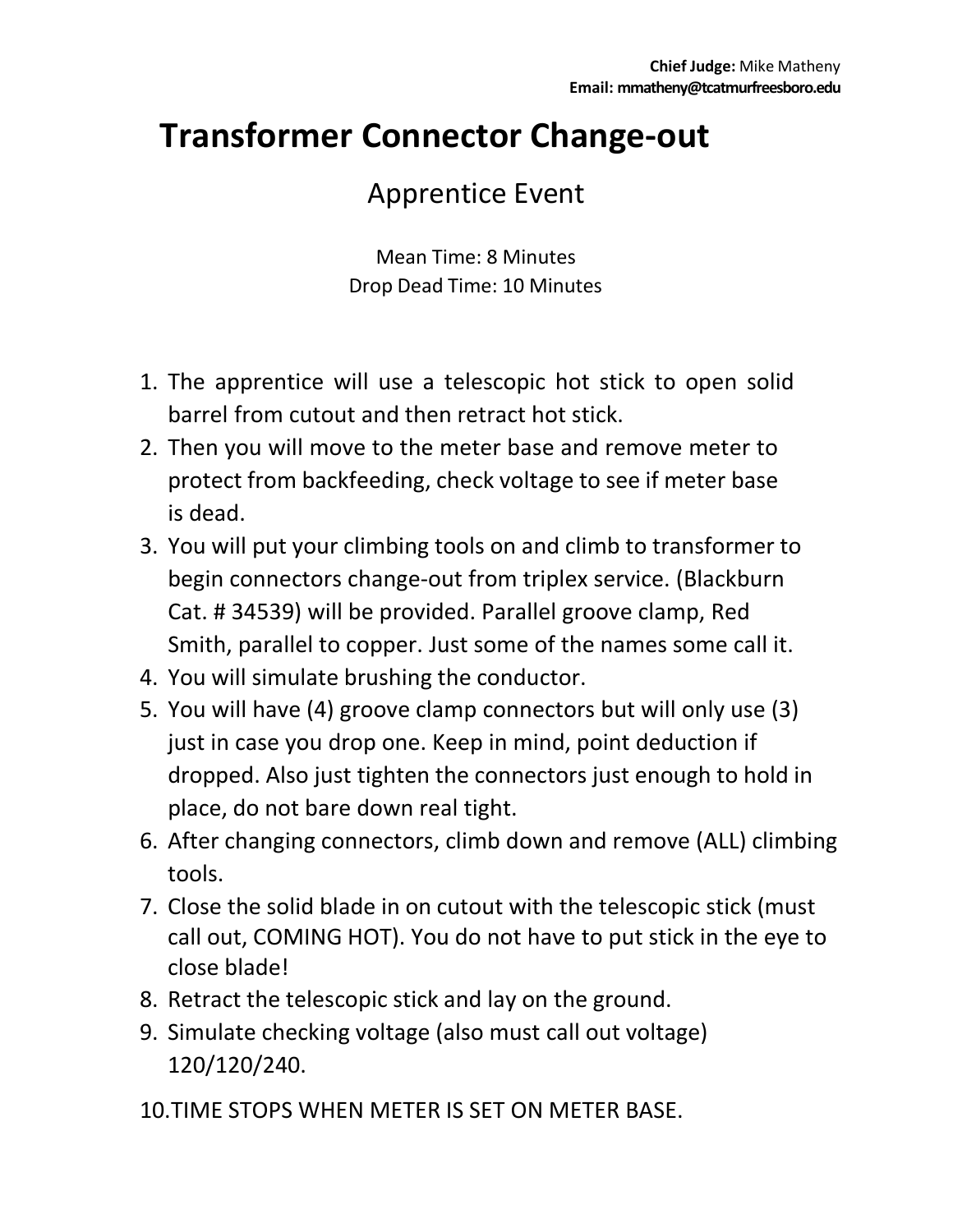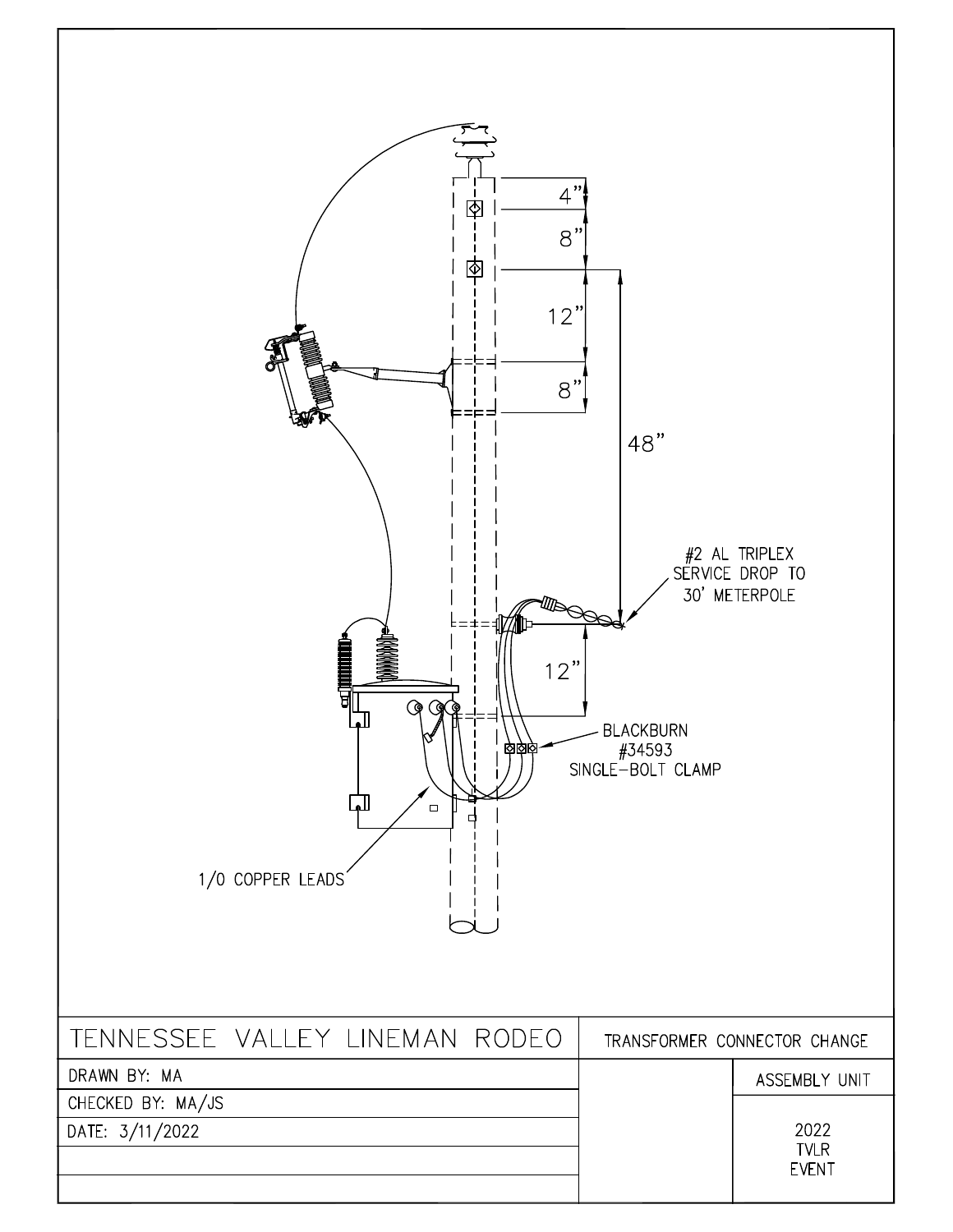

## CA-A G NGP.A84539 AL-CU F \_\_\_ L EL GROOVE CLAMP



## 1/0 STA-8 SOL AL

## **COPPER**

# BLACKBURN

Geon Ad · St. t. ou1a. Mo6 14 1525